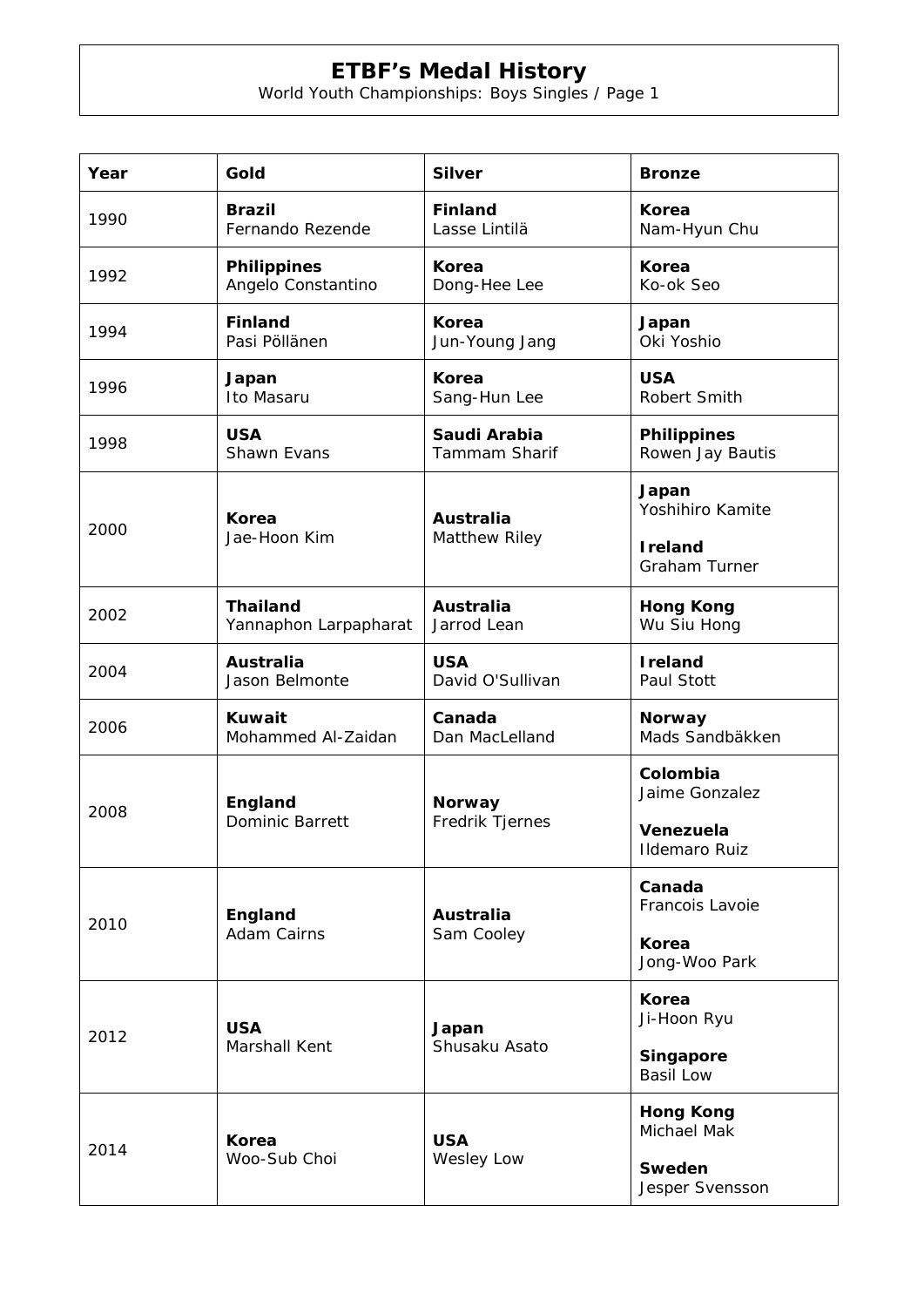## **ETBF's Medal History**

World Youth Championships: Boys Singles / Page 2

| Year | Gold                           | <b>Silver</b>                   | <b>Bronze</b>                                                               |
|------|--------------------------------|---------------------------------|-----------------------------------------------------------------------------|
| 2016 | <b>USA</b><br>Wesley Low       | Qatar<br>Mohammed Al Merekhi    | <b>Dominican Republic</b><br><b>Hector Simo</b><br>Kuwait<br>Aseel Al Roomi |
| 2018 | <b>Norway</b><br>Georg Skryten | <b>Ukraine</b><br>Danylo Yatsko | Saudi Arabia<br>Abdulwahab Alkheliwi<br>Sweden<br>Alfred Berggren           |